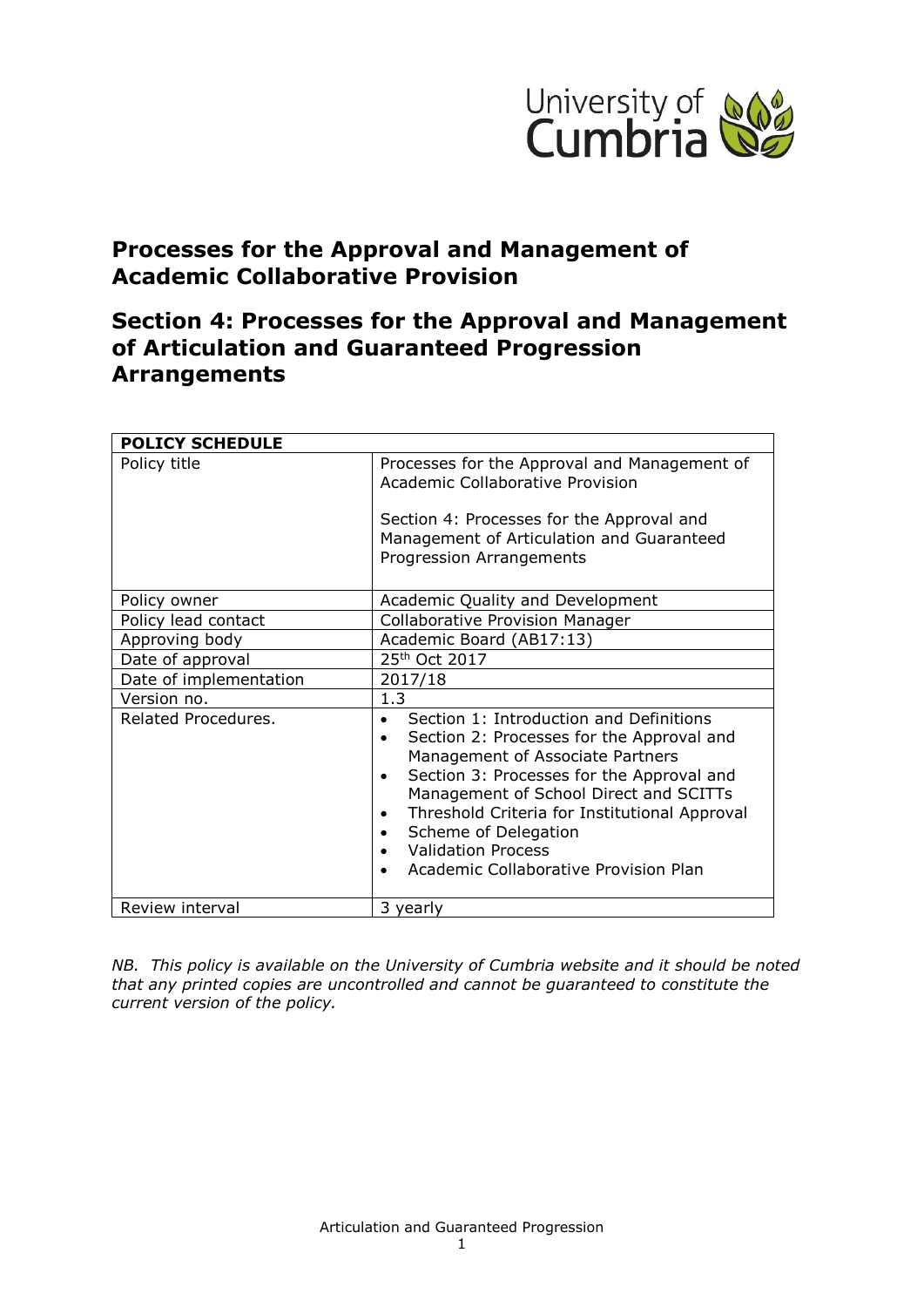## **Introduction**

- 1. Section 1 of the University's Processes for the Approval and Management of Academic Collaborative Provision provide definitions of ACP. This document describes the University's processes for the consideration, approval and management of Articulation and Guaranteed Progression arrangements. This document has two sections:
	- Part A Processes for the approval of new Articulations and Guaranteed Progression arrangements.
	- Part B Processes for the management of Articulations and Guaranteed Progression arrangements.
- 2. These processes apply to prospective partnerships and new developments with existing Academic Collaborative Partners, with effect from 2017-18.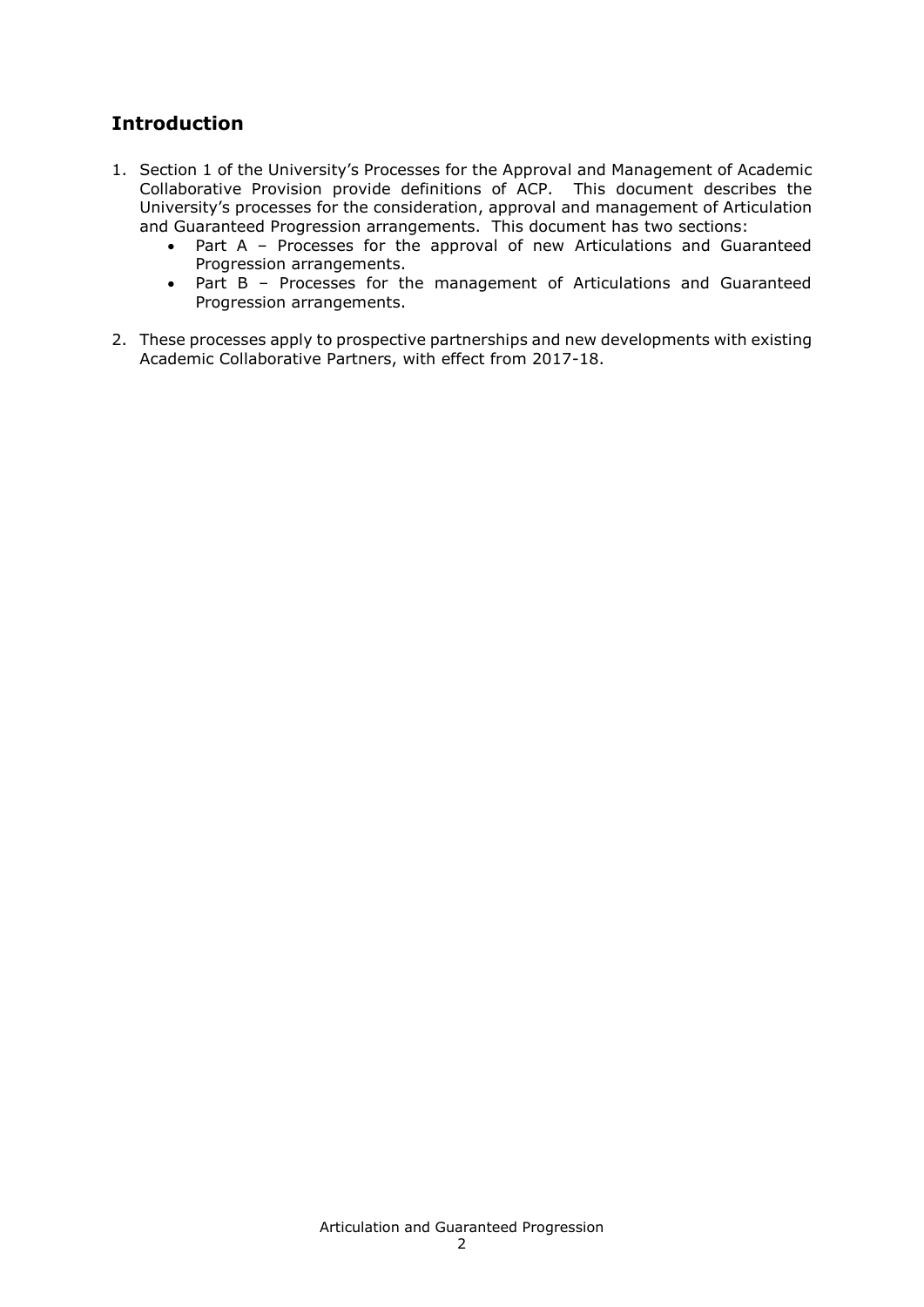# **Part A: Approval of New Associate Partners**

#### **Initial Enquiries**

- 3. Initial proposals for partnerships are directed to the CP Team in AQD. The CP Team in AQD undertakes initial scoping. This will be based upon:
	- A fit with the University's academic offer.
	- An alignment to the University's Strategic Plan (17/18 19/20) and Academic Collaborative Provision Plan.
	- An outline investigation into the prospective partner organisation.
- 4. The AQD CP Team respond accordingly to those enquiries that do not meet these areas. The Head of Academic Partnerships and Skills, Director of Industrial Strategy and relevant Heads of Department are brought into discussion as appropriate.
- 5. Where proposals relate to student exchange, these are passed onto the relevant departments for consideration.

#### **Process for Formal Approval**

- 6. An application is made to the Pro-Vice Chancellor (Enterprise Business Development and Engagement) to seek authorisation to proceed with the proposal. The relevant Head of Department, with support from Head of Academic Partnerships and/or Director of Industrial Strategy (as appropriate) present a short rationale and case for consideration.
- 7. For those proposals authorised to proceed and, to facilitate the overall approval process, the Head of Department will liaise with relevant staff to facilitate the development. Typically this will include the CP Team in AQD, Admissions and the APL Office.

#### **Due Diligence**

- 8. All proposals that are supported for progression go through a process of financial and legal due diligence investigations. This is undertaken proportionate to the type of proposed partnership and the nature of the prospective partner. Typically, this will be less intensive than for full Associate Partners
- 9. In addition to financial and legal due diligence, the CP Team in AQD will undertake investigations to identify any perceived reputational risks to the University in entering into a partnership. This is reported into the ongoing approval process.
- 10. The Finance and Planning Service undertakes Financial Due Diligence (or confirms that due diligence is not required). Financial Due Diligence seeks to provide assurance of a prospective partner's financial good standing based on the scale of the proposal and extent of commitment entailed. A Financial Due Diligence Report summarises investigations undertaken, outcomes, and identifies risks associated with entering into a partnership. It also includes a recommendation on proceeding. The Financial Due Diligence stage is signed off by the Director of Finance and Resources.
- 11. Legal Due Diligence seeks to provide the University with assurance of the legal entity with whom the University is proposing working, and to gain confirmation of a prospective partner's legal capacity to enter into a proposed partnership with the University. Depending on the nature and location of the prospective partner, the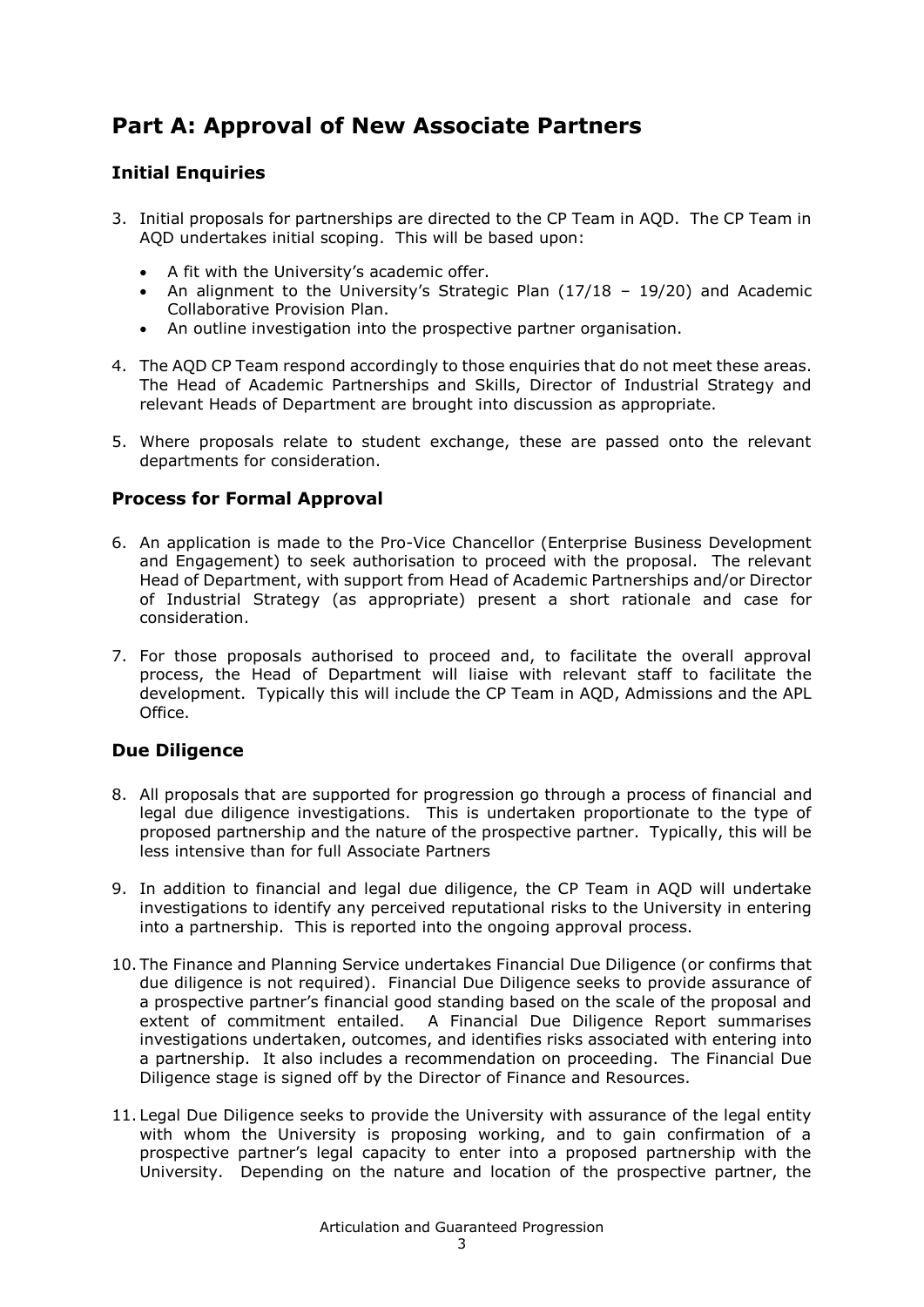University legal representatives may be used to undertake this activity. Legal Due Diligence findings are signed off by the Chief Operating Officer.

12. For overseas partnerships, the Head of Academic Partnerships and Skills will work with relevant colleagues to seek, through the University's legal representatives, to undertake an investigation into the legislative, financial and jurisdictive frameworks within which the proposed partnership will operate. This will also seek to clarify the educational structures of the country to support any general information about comparability of awards that might be available via NARIC. The University will make use of any existing generic in-country investigations resource and supplement this with specific in-country investigations as appropriate to the type of partner and proposed partnership.

#### **Consideration by the Vice Chancellor's Executive**

13.At this stage, proposals are presented to the Vice Chancellor's Executive (VCE) for approval. This would normally be undertaken by the Head of Academic Partnerships and Skills and/or the Director of Industrial Strategy plus others as appropriate. For proposals that are deemed to pose a significant level of risk to the University, the VCE may refer the proposal to be presented to the appropriate Board committee for consideration.

## **Formal Consideration of Proposal**

- 14. For proposed Articulation arrangements, the academic lead supporting the proposal undertakes a mapping to evidence alignment of academic level, volume of credit, and learning outcomes of the articulation organisation's programme and the University's programme against which students will articulate.
- 15. For proposed Guaranteed Progression arrangements, the academic lead supporting the proposal liaises with the University's Admissions Team where required (such as for an international arrangement), a mapping (as above) may be required to provide the University with evidence that students satisfy the entry requirements.
- 16. The proposal and mapping is considered as follows:
	- The relevant University academic endorses the proposal and mapping.
	- The APL Office reviews and comments on prospective articulation arrangements.
	- The Admissions Team reviews and comments on prospective guaranteed progression arrangements, in particular to satisfy itself that the qualifications students will be achieving at the other organisation meet the relevant programme entry requirements. For proposed overseas arrangements, this is normally undertaken via UK National Recognition Information Centre (NARIC).
	- External commentary is sought (normally the External Examiner) on the appropriateness of the mapping and the suitability of the articulation.
- 17. Once the above endorsements have been obtained, the proposal is presented to the Dean for Student Success for approval. All proposals are reported to Collaborative Provision Sub-Committee for note and where appropriate, the Dean for Student Success may refer the proposal to Collaborative Provision Sub-Committee for consideration. Following approval, the CP Team in AQD draw up a formal agreement to be signed by both organisations. Those proposals that had been considered as posing a high level of risk to the University would be referred to the appropriate Board committee for approval.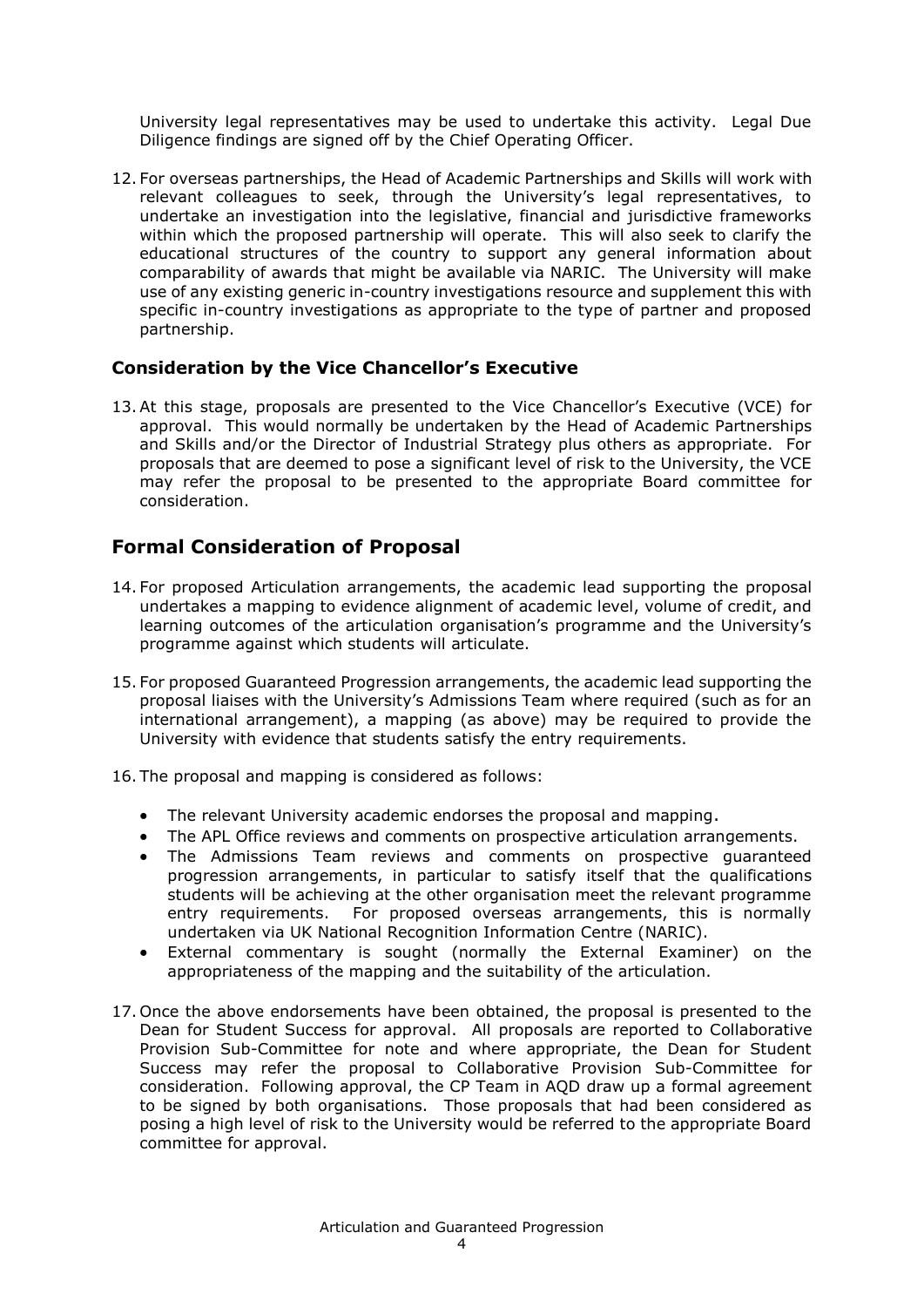- 18.Articulation Agreements and Guaranteed Progression Agreements are signed for a period of time. Prior to the partnership end date, the Collaborative Provision Manager will notify the relevant Head of Department and Programme Leader for them to consider the arrangement to date. Where the Department wish to continue the arrangement, the Academic Lead will present a paper to the Dean for Student Success to seek ongoing approval. Once approval has been granted, a revised agreement is drawn up and signed.
- 19. In the event of continuing approval not being granted or the arrangement coming to a close otherwise, the University will work with the Articulation Partner or Guaranteed Progression Partner to establish interim arrangements as appropriate to enable commitments to students to be fulfilled.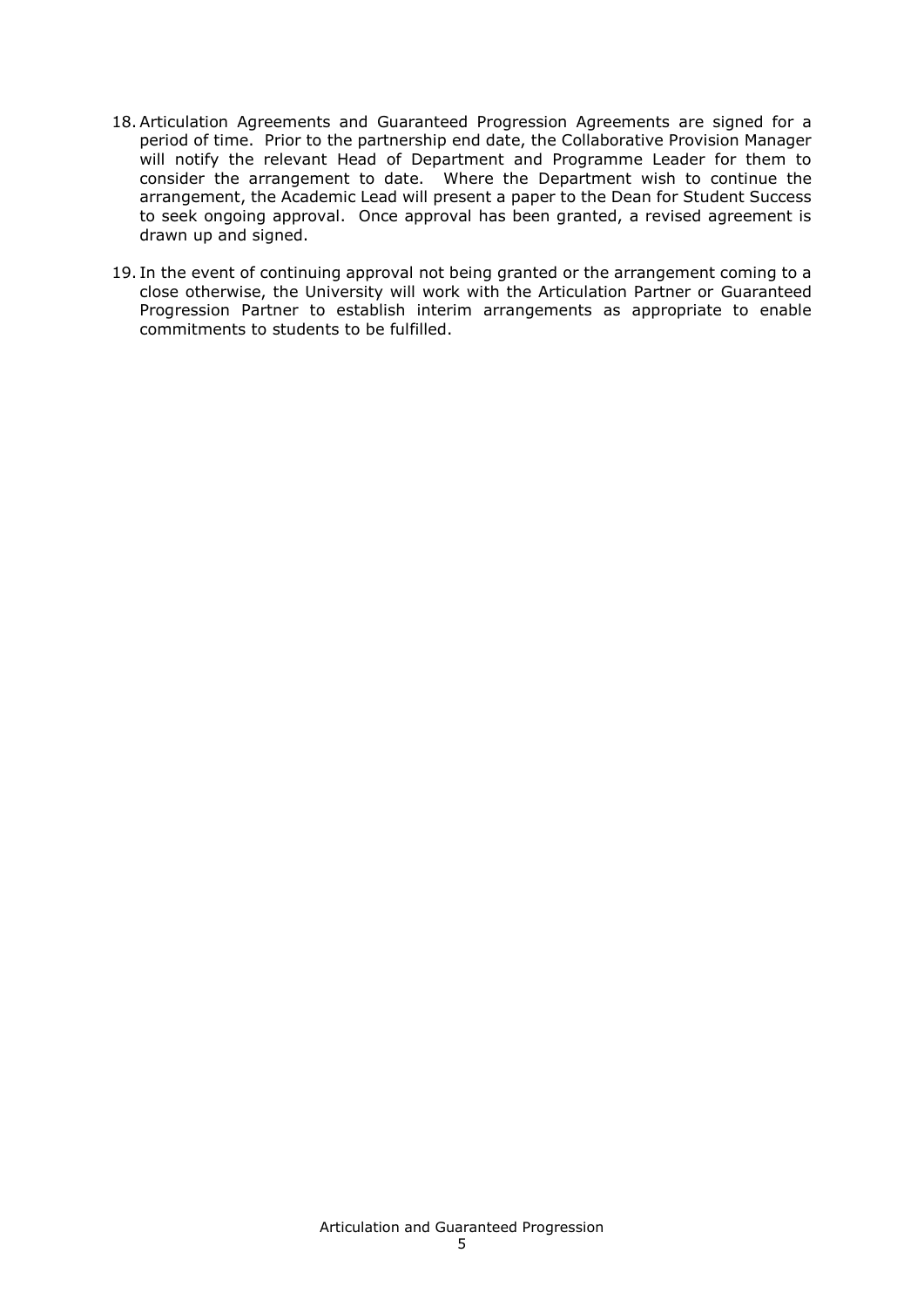## **Part B: Management of Articulation, and Progression Arrangements**

## **Introduction**

20. Part A of this document described the processes for the approval of articulation and guaranteed progression arrangements. Part B describes the processes for the management of these arrangements.

#### **Framework for Quality Assurance**

- 21. In accordance with the UK Quality Code, the University of Cumbria is responsible for the academic standards of all awards granted in its name.
- 22. The University's awards will be delivered and managed by Associate Partners in accordance with University's Academic Regulations and the University's Academic Processes and Procedures. The University may approve bespoke arrangements to manage awards granted by more than one degree awarding body.
- 23. The University's awards will be delivered and managed by Accredited Partners in accordance with Academic Regulations, Processes and Procedures approved by the University.
- 24. University-wide oversight of ACP is maintained through the **Collaborative Provision Sub-Committee (CPSC)**. CPSC is a sub-committee of Student Success and Quality Assurance Committee which reports to Academic Board. The Terms of Reference and Purpose are detailed in the University's Committee Handbook.
- 25. The University's Relationship Management Framework articulates how the University manages each partnership arrangement. This framework details senior management link and an academic partnership link for each partnership. These roles help maintain consistency of approach with individual partners, provide a strategic connection between the partnership and the University, and also ensure effective communication of collaborative provision activity at different levels of the University.
- 26. The Head of Academic Partnerships and Skills maintains oversight for the development of academic collaborative provision activity in line with University strategy, working with the Finance Manager to monitor partnership performance against any agreed targets.
- 27. University Academic Links are responsible for the day to day management of partnership arrangements at programme level. The Head of Department is responsible for identifying an academic to act in the capacity of Academic Link.
- 28. The Collaborative Provision Manager in AQD is responsible for managing the quality assurance arrangements for the University's Academic Collaborative Provision (ACP).
- 29. The University's Student and Academic Administration Service (SAAS) provide University administrative support to Academic Links in managing programmes.